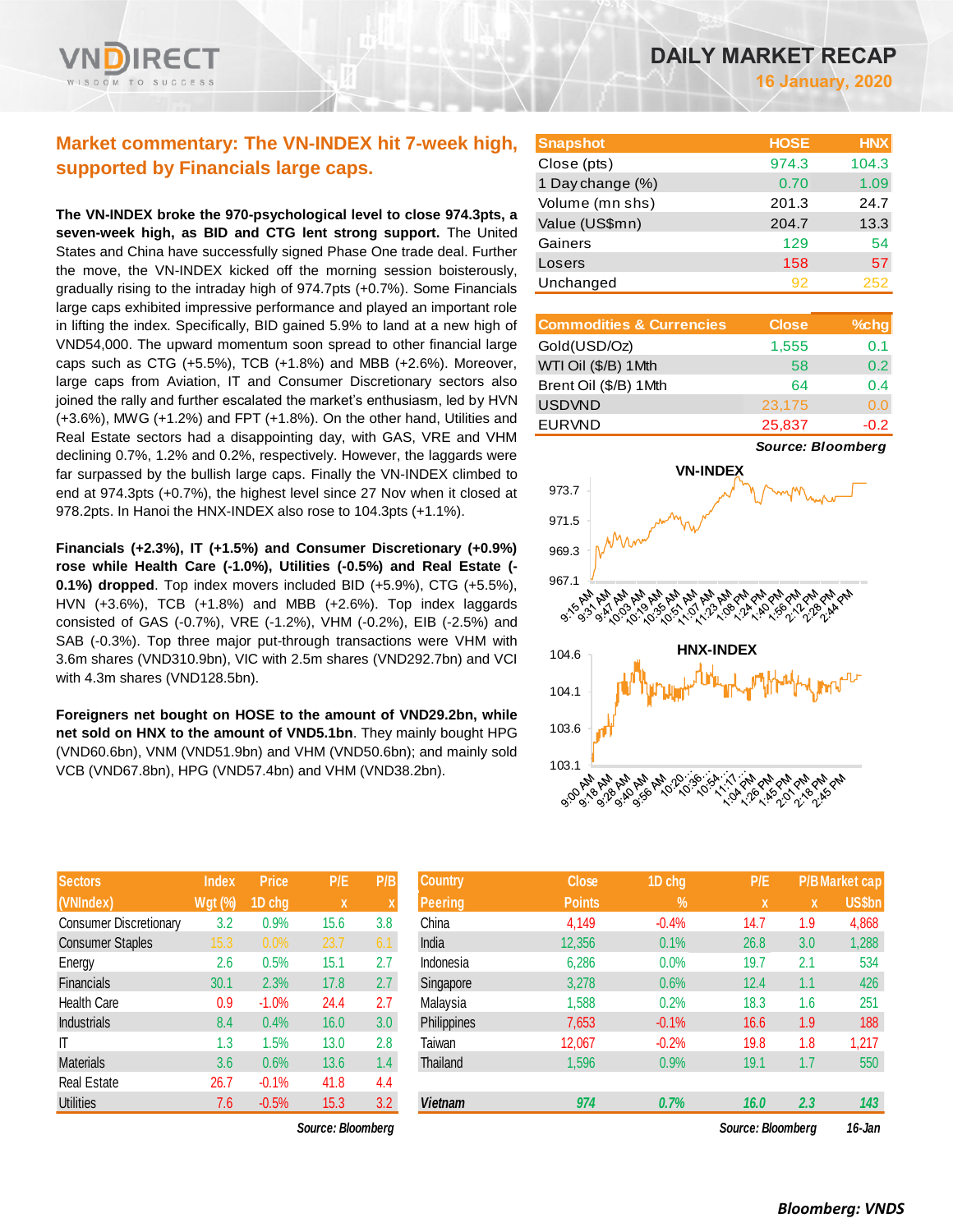

### **Market News**

**Oil rallies on trade deal after U.S. stockpiles spur demand fear.** Oil rebounded after the U.S. and China inked the first phase of their trade deal, recouping losses driven by data showing American petroleum supplies rising to a four-month high. Futures climbed as much as 0.9% in New York after China agreed to buy almost \$95 billion of additional American commodities over two years including crude and refined products. That came after an Energy Information Administration report showed a near 15-million-barrel build in American petroleum inventories, highlighting weak demand and weighing on prices Wednesday. *(Bloomberg)*

**Vietnam's inflation in 2020: many unknowns.** The average inflation rate in 2019 stood as low as 2.79 percent. However, the inflation rate in December 2019 reached 5.23 percent compared with December 2018, and this is worrying. The General Statistics Office (GSO) reported that the consumer price index (CPI) in December 2019 increased 1.4 percent over the previous month. This was the month with the highest CPI growth rate in the last nine years. The average inflation rate of the whole year 2019 was 2.79 percent, much lower than the targeted 4 percent. However, the December's year-on-year (YoY) inflation rate was very high, 5.23 percent. When analyzing macroeconomic indicators and the monetary markets, economists usually use YoY figures. Prior to that, the YoY CPI exceeded the 5 percent threshold in January 2017. The sharp CPI increase in the last month of 2019 warned that the index may continue rising in the upcoming months. The sharp rise in pork price was the major reason behind the CPI increase in the last three months (0.59 percent in October, 0.96 percent in November and 1.4 percent in December). Meanwhile, the demand for pork is believed to continue rising, especially in January 2020, when Vietnamese have Tet holiday and festival season. Analysts believe that the food price will be increasing in 1-2 months and then decreasing gradually in the second and third quarters of 2020. However, they pointed out that there are many other factors that may push the CPI up. First, the prices of petroleum products and other commodities are believed to increase all over the globe. As the U.S.- China trade war has shown signs of cooling down, analysts believe that the global trade and economy will warm up. Therefore, the demand for input materials for production will be increasing, especially the demand for petroleum and other kinds of materials such as steel and cement. Meanwhile, 2020 is the year when drought and heat will reach a peak as El-Nino has come back to Vietnam. If so, agricultural activities will face difficulties. Many areas in the north and south may not have water to serve agricultural production. Therefore, food and foodstuff prices may increase, especially rice. Second, expectations about inflation. This was the factor that had the largest impact on inflation in the past. People tend to push the prices of goods and services up to new price levels. If so, the inflation rate may escalate. Third, analysts see the high possibility of adjusting the prices of healthcare and education services, and electricity and water. If the prices of these essential goods and services increase, the prices of other goods will also be increasing. *(Vietnamnet.vn)*

## **Notable Corporate Events**

**PetroVietNam Low Pressure Gas Distribution JSC (PGD VN) – Major shareholder changes:** Japan's Saibu Gas said it has successfully acquired nearly 19m PGD shares on 10 Jan. After the transaction, Saibu Gas has raised its ownership in the Vietnamese firm to 21%, becoming one of its major shareholders. *(Ndh.vn)*

*<to be continued>*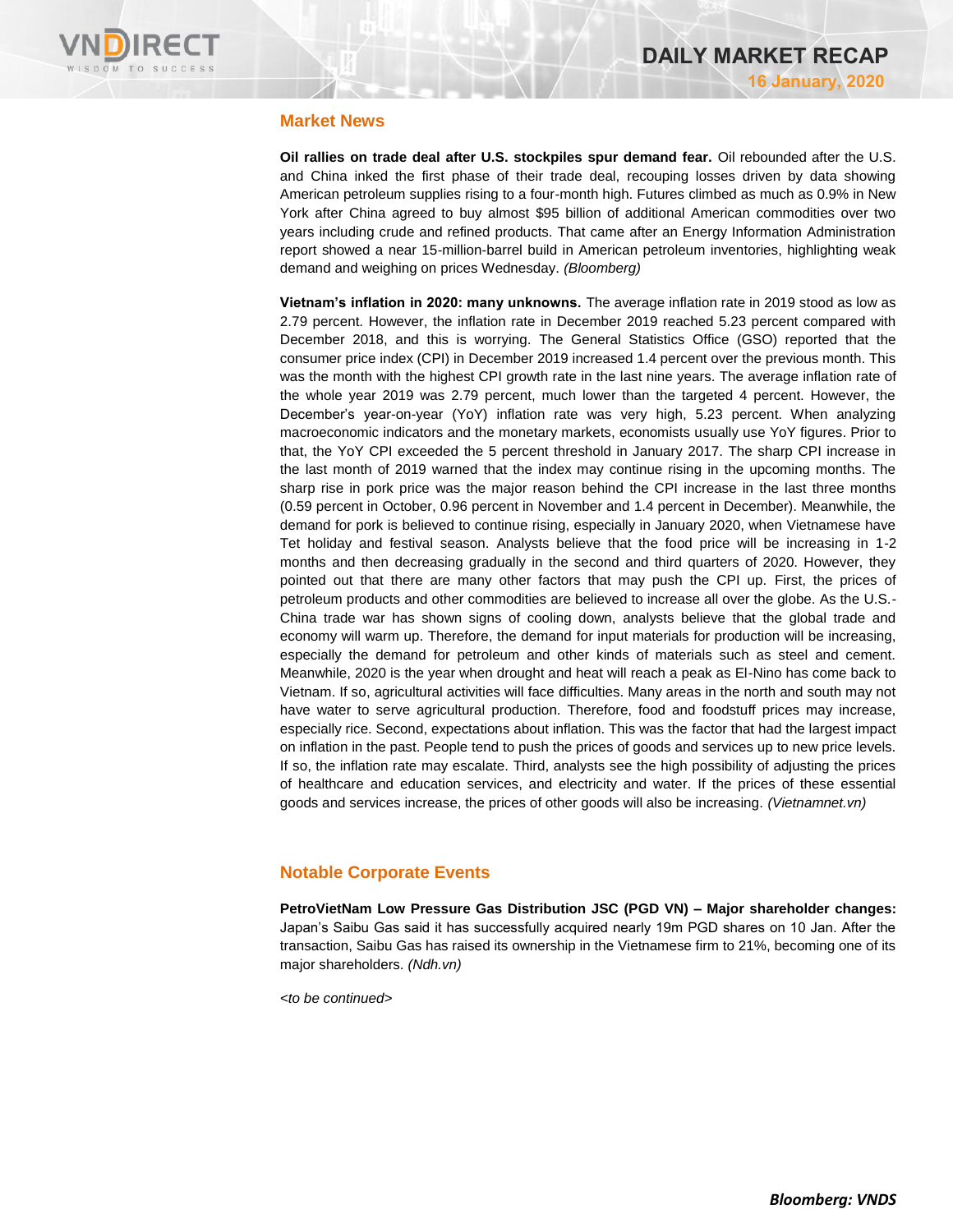# **DAILY MARKET RECAP**

**16 January, 2020**

## **COVERAGE SUMMARY**

| Ticker          | <b>Close price</b> | <b>Adjusted target</b><br>price | <b>Dividend yield</b> | <b>Potential return</b> | <b>Rating</b> | <b>Latest report</b> |
|-----------------|--------------------|---------------------------------|-----------------------|-------------------------|---------------|----------------------|
| PC <sub>1</sub> | 17,500             | 24,500                          | 0.0%                  | 40.0%                   | <b>ADD</b>    | Link                 |
| <b>LPB</b>      | 7,700              | 10,000                          | 0.0%                  | 29.9%                   | <b>ADD</b>    | Link                 |
| <b>NLG</b>      | 27,050             | 39,600                          | 1.9%                  | 48.2%                   | <b>ADD</b>    | Link                 |
| <b>ACV</b>      | 71,000             | 105,000                         | 0.0%                  | 47.9%                   | ADD           | <b>Link</b>          |
| <b>DPM</b>      | 12,500             | 15,800                          | 7.8%                  | 34.2%                   | <b>ADD</b>    | Link                 |
| QNS             | 27,000             | 44,300                          | 1.9%                  | 65.9%                   | ADD           | Link                 |
| <b>LTG</b>      | 20,400             | 27,300                          | 7.8%                  | 41.6%                   | <b>ADD</b>    | Link                 |
| VCB             | 89,500             | 92,200                          | 0.9%                  | 3.9%                    | <b>HOLD</b>   | Link                 |
| <b>MBB</b>      | 22,000             | 34,300                          | 2.7%                  | 58.6%                   | <b>ADD</b>    | Link                 |
| <b>VPB</b>      | 21,850             | 21,200                          | 0.0%                  | $-3.0%$                 | <b>HOLD</b>   | Link                 |
| <b>TCM</b>      | 21,150             | 28,200                          | 2.5%                  | 35.8%                   | <b>ADD</b>    | Link                 |
| <b>HPG</b>      | 25,300             | 29,700                          | 0.0%                  | 17.4%                   | ADD           | Link                 |
| <b>PVT</b>      | 15,500             | 21,000                          | 6.7%                  | 42.2%                   | <b>ADD</b>    | Link                 |
| <b>STK</b>      | 16,700             | 22,400                          | 9.0%                  | 43.1%                   | ADD           | Link                 |
| <b>AAA</b>      | 12,400             | 25,300                          | 16.4%                 | 120.4%                  | <b>ADD</b>    | Link                 |
| <b>PNJ</b>      | 89,900             | 88,000                          | 2.5%                  | 0.4%                    | <b>HOLD</b>   | Link                 |
| <b>KDH</b>      | 25,800             | 28,300                          | 1.9%                  | 11.6%                   | <b>HOLD</b>   | Link                 |
| <b>DCM</b>      | 5,970              | 8,900                           | 15.1%                 | 64.1%                   | ADD           | Link                 |
| <b>VTP</b>      | 114,800            | 111,000                         | 1.3%                  | $-2.0%$                 | <b>HOLD</b>   | Link                 |
| ACB             | 23,900             | 30,400                          | 4.2%                  | 31.4%                   | ADD           | Link                 |
| GAS             | 93,300             | 105,700                         | 6.2%                  | 19.5%                   | <b>ADD</b>    | Link                 |
| <b>PVS</b>      | 18,000             | 24,100                          | 3.9%                  | 37.8%                   | ADD           | Link                 |
| <b>PVD</b>      | 14,700             | 19,600                          | 0.0%                  | 33.3%                   | <b>ADD</b>    | Link                 |
| <b>MSH</b>      | 43,900             | 66,600                          | 8.3%                  | 60.0%                   | ADD           | Link                 |
| <b>MWG</b>      | 115,400            | 170,600                         | 1.3%                  | 49.1%                   | <b>ADD</b>    | Link                 |
| <b>POW</b>      | 11,000             | 18,334                          | 0.0%                  | 66.7%                   | ADD           | Link                 |
| TCB             | 23,300             | 27,400                          | 0.0%                  | 17.6%                   | ADD           | $Link$               |
| <b>PPC</b>      | 25,900             | 27,879                          | 9.7%                  | 17.3%                   | ADD           | Link                 |
| <b>VIB</b>      | 17,500             | 21,200                          | 2.8%                  | 24.0%                   | <b>ADD</b>    | $Link$               |
| KBC             | 15,800             | 17,500                          | 6.3%                  | 17.1%                   | ADD           | Link                 |
| <b>VNM</b>      | 118,200            | 155,600                         | 3.8%                  | 35.5%                   | <b>ADD</b>    | Link                 |
| <b>VHM</b>      | 86,100             | 104,300                         | 1.1%                  | 22.3%                   | ADD           | Link                 |
| <b>VJC</b>      | 146,000            | 142,200                         | 2.1%                  | $-0.5%$                 | <b>HOLD</b>   | $Link$               |
| <b>VHC</b>      | 39,100             | 93,900                          | 10.3%                 | 150.4%                  | ADD           | Link                 |
| <b>VRE</b>      | 32,800             | 43,900                          | 0.0%                  | 33.8%                   | <b>ADD</b>    | $Link$               |
| <b>GMD</b>      | 21,200             | 29,500                          | 6.9%                  | 46.0%                   | ADD           | Link                 |
| <b>DBC</b>      | 22,000             | 30,700                          | 2.3%                  | 41.9%                   | ADD           | Link                 |
| <b>FPT</b>      | 58,000             | 74,000                          | 3.4%                  | 31.0%                   | ADD           | Link                 |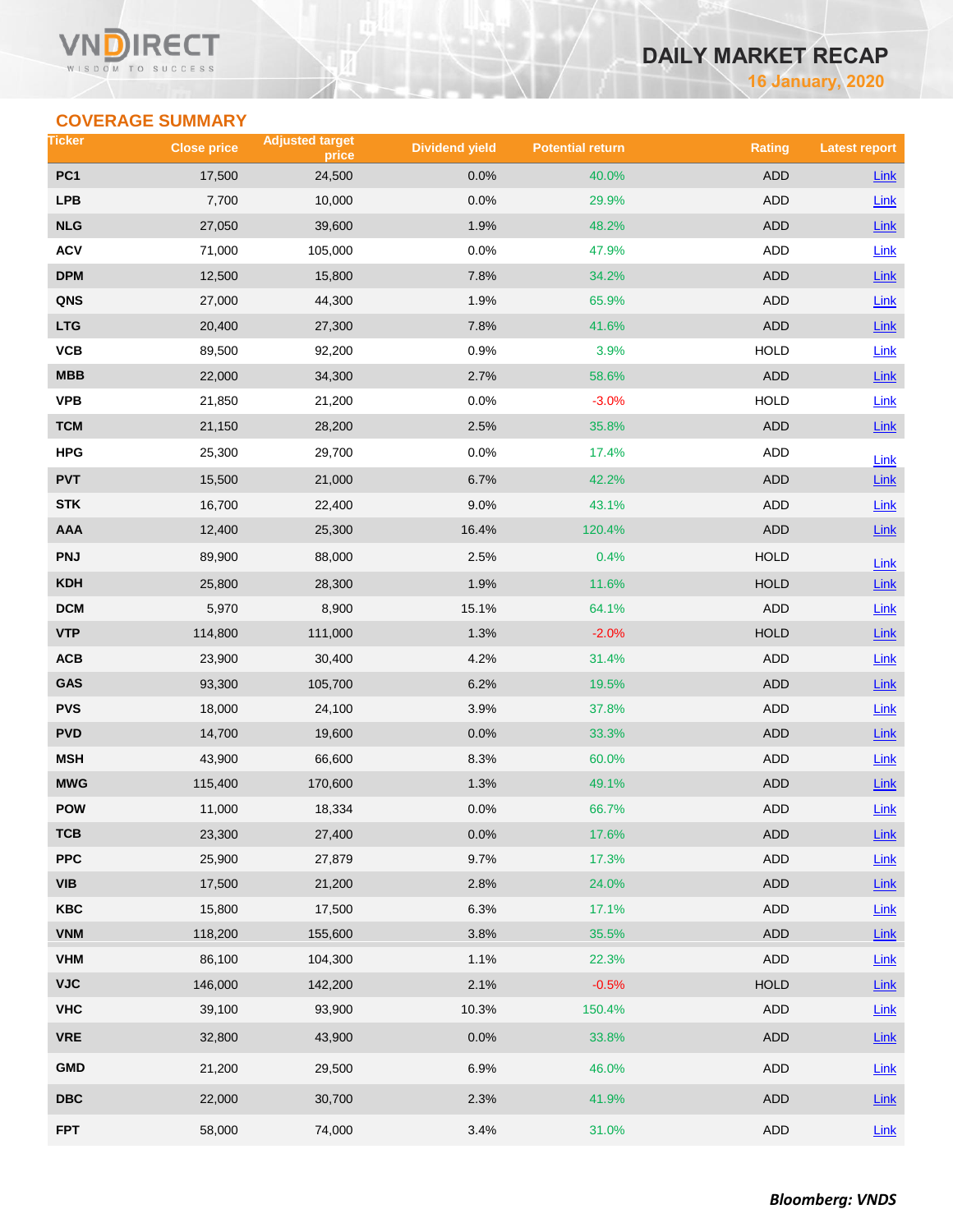## **MARKET MOVEMENTS**

WISDOM TO SUCCESS

RECT

|                                  |              | <b>HOSE</b> |         |      |        | <b>HNX</b>         |              |       |         |         |            |
|----------------------------------|--------------|-------------|---------|------|--------|--------------------|--------------|-------|---------|---------|------------|
| <b>VND</b><br><b>Top gainers</b> |              |             |         |      |        | <b>Top gainers</b> |              |       |         |         | <b>VND</b> |
| <b>Ticker</b>                    | Last         | Chg         | $%$ chg | Vol. | Index  | Ticker             | Last         | Chg   | $%$ chg | Vol.    | Index      |
|                                  | <b>Price</b> |             |         |      | impact |                    | <b>Price</b> |       |         |         | impact     |
| <b>TCO</b>                       | 13,000       | 850         | 7.00    | 20   | 0.005  | <b>HKB</b>         | 700          | 100   | 16.67   | 384.700 | 0.005      |
| <b>VNL</b>                       | 14,550       | 950         | 6.99    | 10   | 0.002  | <b>DST</b>         | 900          | 100   | 12.50   | 263,700 | 0.003      |
| <b>POM</b>                       | 5,580        | 363         | 6.95    | 20   | 0.026  | LUT                | 2.200        | 200   | 10.00   | 500     | 0.001      |
| <b>NAV</b>                       | 18,550       | 1,200       | 6.92    | 10   | 0.003  | <b>NBP</b>         | 13,400       | 1,200 | 9.84    | 100     | 0.002      |
| <b>TPC</b>                       | 8,850        | 570         | 6.88    | 10   | 0.004  | CKV                | 16,300       | 1,400 | 9.40    | 300     | 0.002      |

| <b>Top losers</b> |              |          |         |       | <b>VND</b>   |
|-------------------|--------------|----------|---------|-------|--------------|
| <b>Ticker</b>     | Last         | Cha      | %chq    | Vol.  | <b>Index</b> |
|                   | <b>Price</b> |          |         |       | impact       |
| <b>RIC</b>        | 5,580        | $-420$   | $-7.00$ | 50    | $-0.004$     |
| <b>UDC</b>        | 4,000        | $-300$   | $-6.98$ | 100   | $-0.003$     |
| <b>LMH</b>        | 3,880        | $-290$   | $-6.95$ | 2,450 | $-0.002$     |
| SC <sub>5</sub>   | 25,450       | $-1,900$ | $-6.95$ | 10    | $-0.008$     |
| <b>EMC</b>        | 14,750       | $-1,100$ | $-6.94$ | 1,660 | $-0.005$     |

|               | <b>Top index movers</b> |       |      |         | <b>VND</b>   |
|---------------|-------------------------|-------|------|---------|--------------|
| <b>Ticker</b> | Last                    | Cha   | %chq | Vol.    | <b>Index</b> |
|               | <b>Price</b>            |       |      |         | impact       |
| <b>BID</b>    | 54,000                  | 3,000 | 5.88 | 1.00MLN | 3.515        |
| <b>CTG</b>    | 24,900                  | 1,300 | 5.51 | 8.00MLN | 1.410        |
| <b>HVN</b>    | 33,000                  | 1,150 | 3.61 | 241,750 | 0.475        |
| <b>TCB</b>    | 23,300                  | 400   | 1.75 | 4.38MLN | 0.408        |
| <b>MBB</b>    | 22,000                  | 550   | 2.56 | 8.17MLN | 0.380        |

| <b>Top index laggers</b> |              |        |         |         | <b>VND</b>   |
|--------------------------|--------------|--------|---------|---------|--------------|
| <b>Ticker</b>            | Last         | Cha    | %chq    | Vol.    | <b>Index</b> |
|                          | <b>Price</b> |        |         |         | impact       |
| <b>GAS</b>               | 93,300       | $-700$ | $-0.74$ | 508,390 | $-0.390$     |
| <b>VRE</b>               | 32,800       | $-400$ | $-1.20$ | 979,630 | $-0.271$     |
| <b>VHM</b>               | 86,100       | $-200$ | $-0.23$ | 441.860 | $-0.195$     |
| EIB                      | 17,550       | $-450$ | $-2.50$ | 76,990  | $-0.162$     |
| <b>SAB</b>               | 233,300      | $-700$ | $-0.30$ | 9,270   | $-0.131$     |

| <b>VND</b><br><b>Top liquidity</b> |                      |        |         |                 |                 | <b>Top liquidity</b> |                      |                |      |                   | <b>VND</b>      |
|------------------------------------|----------------------|--------|---------|-----------------|-----------------|----------------------|----------------------|----------------|------|-------------------|-----------------|
| Ticker                             | Last<br><b>Price</b> | Chg    | $%$ chg | Val.<br>(VNDbn) | Index<br>impact | Ticker               | Last<br><b>Price</b> | Chg            | %chg | Val.<br>(VNDbn)   | Index<br>impact |
| CTG                                | 24,900               | 300. ا | 5.51    | 196             | 1.410           | <b>ACB</b>           | 23,900               | 600            | 2.58 | 67                | 0.975           |
| <b>MBB</b>                         | 22,000               | 550    | 2.56    | 179             | 0.380           | <b>PVS</b>           | 18,000               | 200            | 1.12 | 44                | 0.049           |
| <b>HPG</b>                         | 25,300               | 150    | 0.60    | 172             | 0.121           | <b>SHB</b>           | 7,500                | 100            | 1.35 | 44                | 0.111           |
| <b>FPT</b>                         | 58,000               | 1.000  | 1.75    | 112             | 0.198           | <b>NVB</b>           | 9,200                | $\overline{0}$ | 0.00 | 17                | 0.000           |
| <b>VCB</b>                         | 89,500               | 200    | 0.22    | 105             | 0.216           | <b>VCS</b>           | 67,400               | 600            | 0.90 | 16                | 0.020           |
|                                    |                      |        |         |                 |                 |                      |                      |                |      | Source: Bloomberg |                 |

| <b>HOSE</b>                      |              |       |         |      |              | <b>HNX</b>                       |              |       |         |         |        |
|----------------------------------|--------------|-------|---------|------|--------------|----------------------------------|--------------|-------|---------|---------|--------|
| <b>VND</b><br><b>Top gainers</b> |              |       |         |      |              | <b>VND</b><br><b>Top gainers</b> |              |       |         |         |        |
| Ticker                           | Last         | Chg   | $%$ chg | Vol. | <b>Index</b> | Ticker                           | Last         | Chg   | $%$ chg | Vol.    | Index  |
|                                  | <b>Price</b> |       |         |      | impact       |                                  | <b>Price</b> |       |         |         | impact |
| TCO                              | 13,000       | 850   | 7.00    | 20   | 0.005        | <b>HKB</b>                       | 700          | 100   | 16.67   | 384,700 | 0.005  |
| <b>VNL</b>                       | 14,550       | 950   | 6.99    | 10   | 0.002        | <b>DST</b>                       | 900          | 100   | 12.50   | 263,700 | 0.003  |
| <b>POM</b>                       | 5,580        | 363   | 6.95    | 20   | 0.026        | <b>LUT</b>                       | 2,200        | 200   | 10.00   | 500     | 0.001  |
| <b>NAV</b>                       | 18,550       | 1,200 | 6.92    | 10   | 0.003        | <b>NBP</b>                       | 13,400       | 1,200 | 9.84    | 100     | 0.002  |
| <b>TPC</b>                       | 8,850        | 570   | 6.88    | 10   | 0.004        | <b>CKV</b>                       | 16,300       | 1,400 | 9.40    | 300     | 0.002  |
|                                  |              |       |         |      |              |                                  |              |       |         |         |        |

| <b>Top losers</b> |              |          |         |       | <b>VND</b> | <b>Top losers</b> |              |           |          |        | <b>VND</b>   |
|-------------------|--------------|----------|---------|-------|------------|-------------------|--------------|-----------|----------|--------|--------------|
| Ticker            | Last         | Chg      | $%$ chg | Vol.  | Index      | Ticker            | Last         | Chg       | $%$ chq  | Vol.   | <b>Index</b> |
|                   | <b>Price</b> |          |         |       | impact     |                   | <b>Price</b> |           |          |        | impact       |
| <b>RIC</b>        | 5,580        | -420     | $-7.00$ | 50    | $-0.004$   | SPI               | 800          | $-100$    | $-11.11$ | 19.800 | $-0.002$     |
| <b>UDC</b>        | 4,000        | $-300$   | $-6.98$ | 100   | $-0.003$   | <b>SEB</b>        | 35,700       | $-4,300$  | $-10.75$ | 600    | $-0.021$     |
| LMH               | 3,880        | $-290$   | $-6.95$ | 2,450 | $-0.002$   | ∟BE               | 32,400       | $-3,600$  | $-10.00$ | 2,800  | $-0.001$     |
| SC <sub>5</sub>   | 25,450       | $-1,900$ | $-6.95$ | 10    | $-0.008$   | LM7               | 9,000        | $-1,000$  | $-10.00$ | 100    | $-0.003$     |
| EMC               | 14,750       | $-1,100$ | $-6.94$ | .660  | $-0.005$   | SGC               | 96,000       | $-10,600$ | $-9.94$  | 100    | $-0.023$     |

| <b>Top index movers</b> |                      |       |      |         | <b>VND</b>             | Top index movers |                      | <b>VND</b> |      |         |                        |
|-------------------------|----------------------|-------|------|---------|------------------------|------------------|----------------------|------------|------|---------|------------------------|
| Ticker                  | Last<br><b>Price</b> | Chg   | %chq | Vol.    | <b>Index</b><br>impact | Ticker           | Last<br><b>Price</b> | Chg        | %chq | Vol.    | <b>Index</b><br>impact |
| BID                     | 54.000               | 3,000 | 5.88 | 1.00MLN | 3.515                  | <b>ACB</b>       | 23,900               | 600        | 2.58 | 2.82MLN | 0.975                  |
| <b>CTG</b>              | 24,900               | 1,300 | 5.51 | 8.00MLN | 1.410                  | <b>SHB</b>       | 7,500                | 100        | 1.35 | 5.81MLN | 0.111                  |
| HVN                     | 33,000               | 1.150 | 3.61 | 241.750 | 0.475                  | <b>PVS</b>       | 18,000               | 200        | 1.12 | 2.48MLN | 0.049                  |
| TCB                     | 23,300               | 400   | 1.75 | 4.38MLN | 0.408                  | <b>VIX</b>       | 5,900                | 500        | 9.26 | 16.100  | 0.042                  |
| MBB                     | 22,000               | 550   | 2.56 | 8.17MLN | 0.380                  | <b>PMC</b>       | 52,000               | 4,200      | 8.79 | 500     | 0.022                  |

|            | <b>Top index laggers</b> |        |         |         | <b>VND</b>      | Top index laggers |                      | <b>VND</b> |          |         |                        |
|------------|--------------------------|--------|---------|---------|-----------------|-------------------|----------------------|------------|----------|---------|------------------------|
| Ticker     | Last<br><b>Price</b>     | Chg    | $%$ chg | Vol.    | Index<br>impact | Ticker            | Last<br><b>Price</b> | Chg        | $%$ chg  | Vol.    | <b>Index</b><br>impact |
| GAS        | 93.300                   | $-700$ | $-0.74$ | 508.390 | $-0.390$        | <b>AMV</b>        | 20,500               | $-2.200$   | $-9.69$  | 173.200 | $-0.069$               |
| <b>VRE</b> | 32,800                   | $-400$ | $-1.20$ | 979.630 | $-0.271$        | <b>CEO</b>        | 8,800                | $-200$     | $-2.22$  | 410.900 | $-0.029$               |
| VHM        | 86.100                   | $-200$ | $-0.23$ | 441.860 | $-0.195$        | <b>SGC</b>        | 96.000               | $-10.600$  | $-9.94$  | 100     | $-0.023$               |
| EIB        | 17.550                   | $-450$ | $-2.50$ | 76,990  | $-0.162$        | <b>SEB</b>        | 35,700               | $-4.300$   | $-10.75$ | 600     | $-0.021$               |
| SAB        | 233,300                  | $-700$ | $-0.30$ | 9,270   | $-0.131$        | VNT               | 46,400               | $-4,800$   | $-9.38$  | 4,000   | $-0.012$               |

| <b>Top liquidity</b> |              |          |         |         | <b>VND</b>   |
|----------------------|--------------|----------|---------|---------|--------------|
| <b>Ticker</b>        | Last         | Cha      | $%$ chq | Val.    | <b>Index</b> |
|                      | <b>Price</b> |          |         | (VNDbn) | impact       |
| <b>ACB</b>           | 23,900       | 600      | 2.58    | 67      | 0.975        |
| <b>PVS</b>           | 18,000       | 200      | 1.12    | 44      | 0.049        |
| <b>SHB</b>           | 7,500        | 100      | 1.35    | 44      | 0.111        |
| <b>NVB</b>           | 9.200        | $\Omega$ | 0.00    | 17      | 0.000        |
| <b>VCS</b>           | 67,400       | 600      | 0.90    | 16      | 0.020        |
|                      |              |          |         |         |              |

*Source: Bloomberg*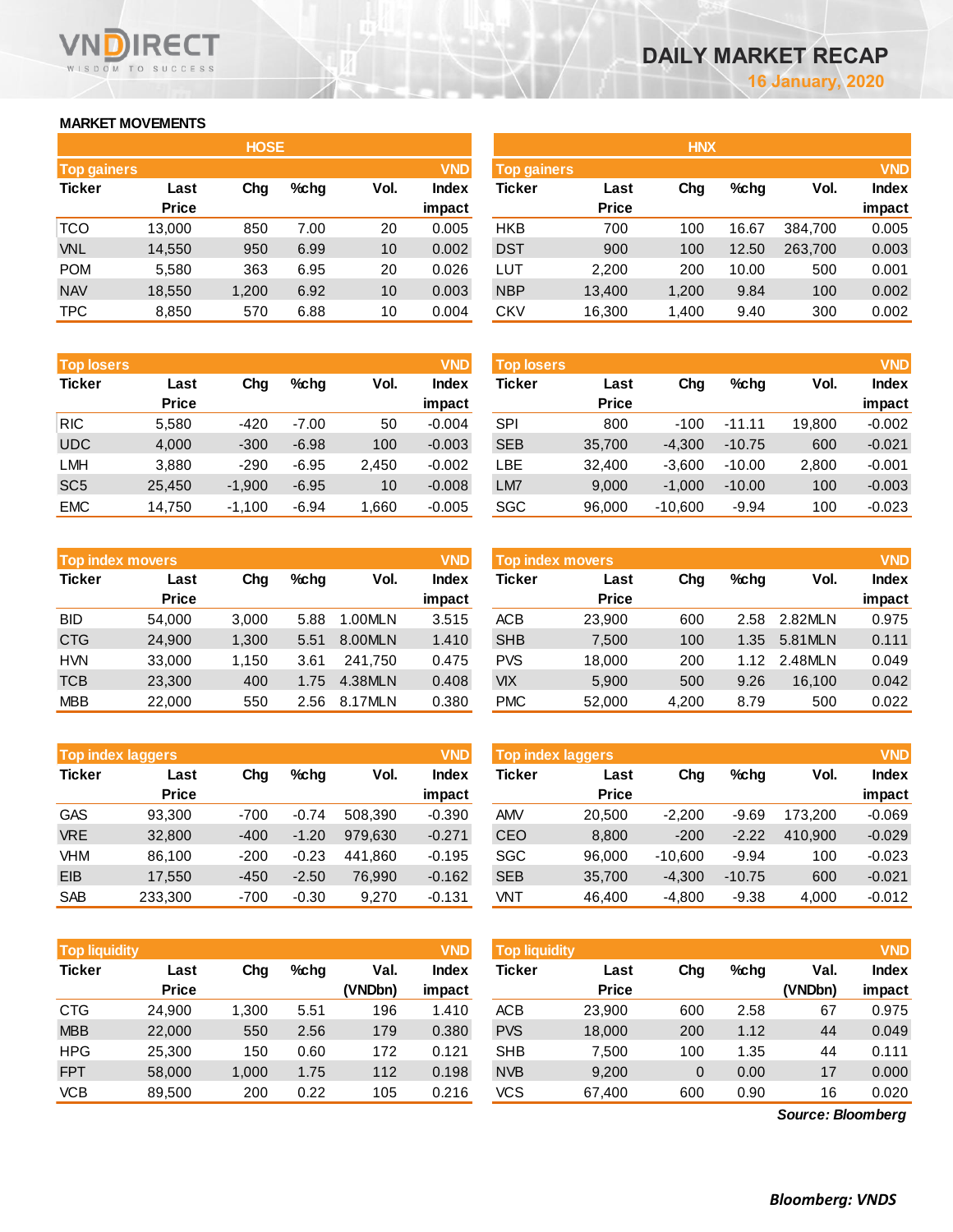

#### **FOREIGN ACTIVITIES**

| Volume (Mn'shs)       | <b>HOSE</b> | <b>HNX</b> | <b>Value (VND'bn)</b> | <b>HOSE</b> | <b>HNX</b> |
|-----------------------|-------------|------------|-----------------------|-------------|------------|
| <b>BUY</b>            | 12.8        | 0.2        | <b>BUY</b>            | 448.9       | 2.5        |
| % of market           | 6.6%        | 0.8%       | % of market           | 10.4%       | 0.8%       |
| <b>SELL</b>           | 16.2        | 0.8        | <b>SELL</b>           | 419.6       | 7.5        |
| % of market           | 8.4%        | 3.3%       | % of market           | 9.7%        | 2.5%       |
| <b>NET BUY (SELL)</b> | (3.3)       | (0.6)      | <b>NET BUY (SELL)</b> | 29.2        | (5.1)      |

*Source: HSX, HNX*





| <b>YTD ACCUMULATION</b> |             |            |                       |             |                            |
|-------------------------|-------------|------------|-----------------------|-------------|----------------------------|
| <b>Volume (MIn'shs)</b> | <b>HOSE</b> | <b>HNX</b> | <b>Value (VND'bn)</b> | <b>HOSE</b> | <b>HNX</b>                 |
| <b>BUY</b>              | 202.6       | 2.9        | <b>BUY</b>            | 6,824.8     | 31.6                       |
| % of market             | 9.7%        | 0.9%       | % of market           | 17.1%       | $0.0\%$                    |
| <b>SELL</b>             | 183.4       | 5.2        | <b>SELL</b>           | 5,487.6     | 63.7                       |
| % of market             | 8.8%        | 1.7%       | % of market           | 13.7%       | 0.0%                       |
| <b>NET BUY (SELL)</b>   | 19.3        | (2.3)      | <b>NET BUY (SELL)</b> | 1,337       | (32.2)<br>Source: HSX, HNX |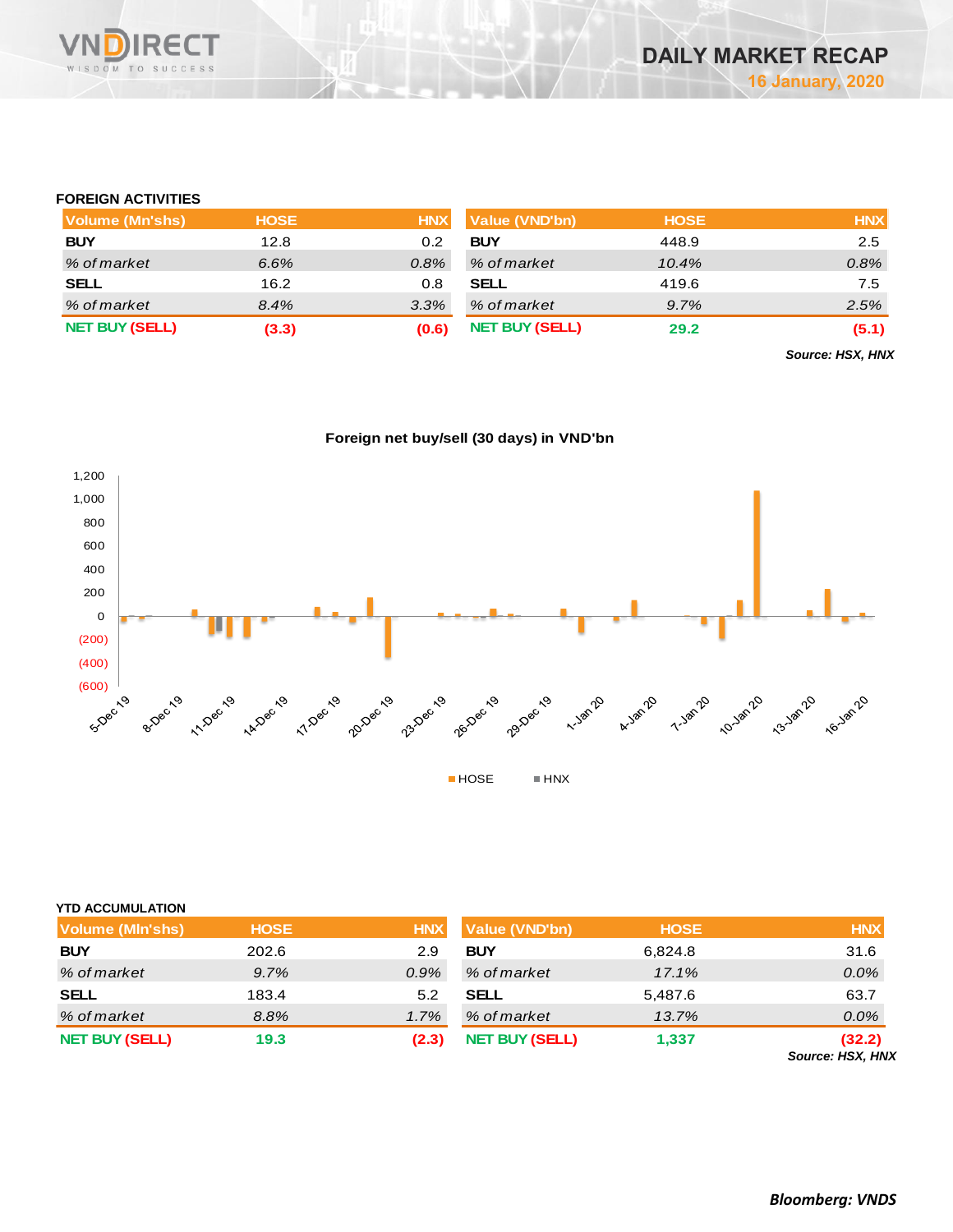## **FOREIGN ACTIVITIES**

WISDOM TO SUCCESS

**RECT** 

VND

|               |                               | <b>HOSE</b> |         |       |                 | <b>HNX</b> |                               |          |         |       |                 |  |
|---------------|-------------------------------|-------------|---------|-------|-----------------|------------|-------------------------------|----------|---------|-------|-----------------|--|
|               | Top buy by foreigners (value) |             |         |       | <b>VND'bn</b>   |            | Top buy by foreigners (value) |          |         |       | <b>VND'bn</b>   |  |
| <b>Ticker</b> | Last<br><b>Price</b>          | Chg         | %chg    | Value | Index<br>impact | Ticker     | Last<br>Price                 | Chg      | %chg    | Value | Index<br>impact |  |
| <b>HPG</b>    | 25,300                        | 150         | 0.60    | 60.6  | 0.121           | <b>PVS</b> | 18,000                        | 200      | 1.12    | 1.1   | 0.000           |  |
| <b>VNM</b>    | 118,200                       | 400         | 0.34    | 51.9  | 0.203           | <b>VCS</b> | 67,400                        | 600      | 0.90    | 0.3   | 0.000           |  |
| <b>VHM</b>    | 86,100                        | $-200$      | $-0.23$ | 50.6  | $-0.195$        | <b>AMV</b> | 20,500                        | $-2,200$ | $-9.69$ | 0.2   | 0.000           |  |
| <b>VCB</b>    | 89,500                        | 200         | 0.22    | 46.5  | 0.216           | <b>SHB</b> | 7,500                         | 100      | 1.35    | 0.2   | 0.000           |  |
| <b>HDB</b>    | 28,650                        | 900         | 3.24    | 41.0  | 0.257           | TNG        | 15,800                        | 300      | 1.94    | 0.2   | 0.000           |  |

|               | Top sell by foreigners (value) |        |         |       | <b>VND'bn</b>  | Top sell by foreigners (value) |              |        |         |       | <b>VND'bn</b> |
|---------------|--------------------------------|--------|---------|-------|----------------|--------------------------------|--------------|--------|---------|-------|---------------|
| <b>Ticker</b> | Last                           | Chg    | %chg    | Value | <b>Index</b>   | Ticker                         | Last         | Chg    | %chg    | Value | <b>Index</b>  |
|               | <b>Price</b>                   |        |         |       | impact         |                                | <b>Price</b> |        |         |       | impact        |
| <b>VCB</b>    | 89,500                         | 200    | 0.22    | 67.8  | 0.216          | <b>PLC</b>                     | 10,800       | 200    | 1.89    | 5.1   | 0.000         |
| <b>HPG</b>    | 25,300                         | 150    | 0.60    | 57.4  | 0.121          | <b>SHB</b>                     | 7,500        | 100    | 1.35    | 0.5   | 0.000         |
| VHM           | 86.100                         | $-200$ | $-0.23$ | 38.2  | $-0.195$       | SCI                            | 10,900       | $-200$ | $-1.80$ | 0.4   | 0.000         |
| <b>VNM</b>    | 118,200                        | 400    | 0.34    | 36.5  | 0.203          | <b>SHS</b>                     | 7,600        | 100    | 1.33    | 0.4   | 0.000         |
| <b>NKG</b>    | 9,900                          | 400    | 4.21    | 32.5  | $0.02^{\circ}$ | <b>SRA</b>                     | 7,500        | $-100$ | $-1.32$ | 0.3   | 0.000         |

|               | Top net buy by foreigners (value) |       |      |       | <b>VND'bn</b> | Top net buy by foreigners (value) |              | <b>VND'bn</b> |         |       |        |
|---------------|-----------------------------------|-------|------|-------|---------------|-----------------------------------|--------------|---------------|---------|-------|--------|
| <b>Ticker</b> | Last                              | Chg   | %chg | Value | Index         | Ticker                            | Last         | Chg           | %chg    | Value | Index  |
|               | <b>Price</b>                      |       |      |       | impact        |                                   | <b>Price</b> |               |         |       | impact |
| <b>HDB</b>    | 28,650                            | 900   | 3.24 | 32.6  | 0.257         | <b>PVS</b>                        | 18,000       | 200           | 1.12    | 1.1   | 0.000  |
| <b>BID</b>    | 54,000                            | 3,000 | 5.88 | 23.6  | 3.515         | <b>AMV</b>                        | 20,500       | $-2,200$      | $-9.69$ | 0.2   | 0.000  |
| <b>NLG</b>    | 27,050                            | 50    | 0.19 | 21.6  | 0.004         | VCS                               | 67,400       | 600           | 0.90    | 0.2   | 0.000  |
| E1VFVN30      | 14,850                            | 120   | 0.81 | 17.2  | 0.000         | <b>VCR</b>                        | 9,100        | $-900$        | $-9.00$ | 0.1   | 0.000  |
| <b>VNM</b>    | 118,200                           | 400   | 0.34 | 15.4  | 0.203         | TNG                               | 15,800       | 300           | 1.94    | 0.1   | 0.000  |

| Top net sell by foreigners (value) |                      |     |      |         | <b>VND'bn</b>   | Top net sell by foreigners (value) |                      | <b>VND'bn</b> |         |         |                 |
|------------------------------------|----------------------|-----|------|---------|-----------------|------------------------------------|----------------------|---------------|---------|---------|-----------------|
| <b>Ticker</b>                      | Last<br><b>Price</b> | Chg | %chg | Value   | Index<br>impact | Ticker                             | Last<br><b>Price</b> | Chg           | %chg    | Value   | Index<br>impact |
| <b>NKG</b>                         | 9.900                | 400 | 4.21 | $-32.4$ | 0.021           | <b>PLC</b>                         | 10.800               | 200           | 1.89    | $-5.06$ | 0.000           |
| <b>VCB</b>                         | 89,500               | 200 | 0.22 | $-21.3$ | 0.216           | SCI                                | 10,900               | $-200$        | $-1.80$ | $-0.44$ | 0.000           |
| <b>STB</b>                         | 10.400               | 150 | 1.46 | $-19.7$ | 0.082           | <b>SHS</b>                         | 7,600                | 100           | 1.33    | $-0.38$ | 0.000           |
| <b>PVD</b>                         | 14,700               | 100 | 0.68 | $-10.9$ | 0.012           | <b>SHB</b>                         | 7,500                | 100           | 1.35    | $-0.28$ | 0.000           |
| CII                                | 26,000               | 100 | 0.39 | $-10.5$ | 0.008           | <b>SRA</b>                         | 7,500                | $-100$        | $-1.32$ | $-0.23$ | 0.000           |

*16-Jan-20*

*Source: Bloomberg, HOSE, HNX*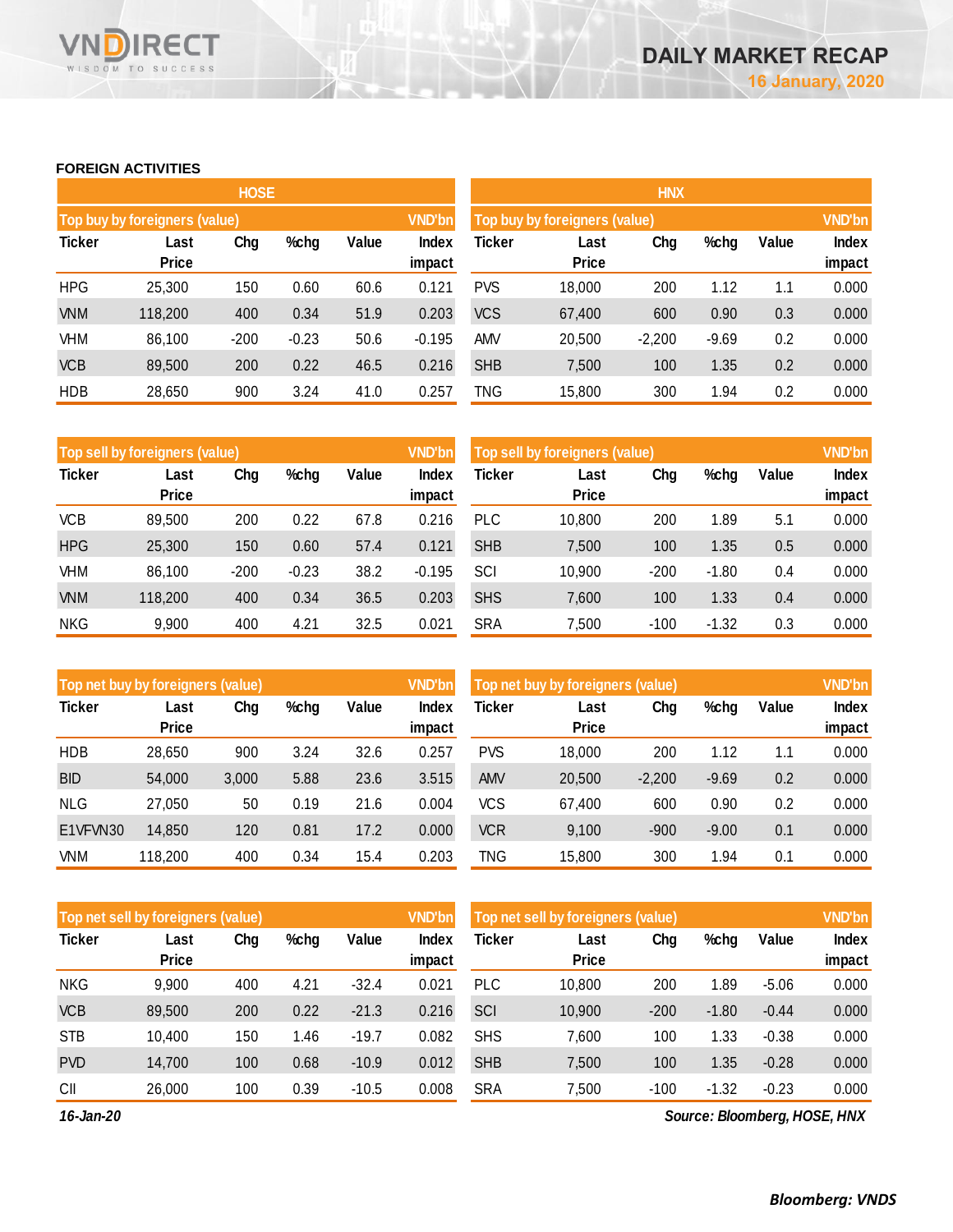### **TOP 60 MARKET CAP STOCKS SNAPSHOT ON HOSE**

| No. Ticker             | <b>Price</b>      |                | Price change (%)  |                |                | Mkt. Cap Outs. Vol. Float ratio |              |              | Avail. Fil Ave. daily vol. | P/E                       | P/B            | <b>ROE</b>   | <b>ROA</b>    |
|------------------------|-------------------|----------------|-------------------|----------------|----------------|---------------------------------|--------------|--------------|----------------------------|---------------------------|----------------|--------------|---------------|
|                        | <b>VND</b>        | 1M             | 3M                | 6M             | <b>US\$mln</b> | <b>M</b> In'shs                 | $\%$         |              | $% (30 days-shs)$          | $\boldsymbol{\mathsf{x}}$ | $\pmb{\times}$ | %            | $\frac{9}{6}$ |
| 1 VIC VM               | 115,000           | $-0.7$         | $-2.5$            | $-0.8$         | 16,784         | 3,382                           | 25.2         | 21.9         | 386,925                    | 72.4                      | 4.9            | 7.8          | 1.6           |
| 2 VCB VM               | 89,500            | 4.1            | 3.9               | 15.9           | 14,323         | 3,709                           | 25.2         | 6.2          | 650,269                    | 17.0                      | 4.1            | 27.1         | 1.8           |
| 3 VHM VM               | 86,100            | 0.0            | $-0.3$            | 2.6            | 12,221         | 3,290                           | 29.1         | 34.0         | 945,294                    | 16.3                      | 5.4            | 37.3         | 11.8          |
| 4 BID VM<br>5 VNM VM   | 54,000<br>118,200 | 28.9<br>$-0.4$ | 31.2<br>$-9.4$    | 56.3<br>$-4.7$ | 9,372<br>8,882 | 4,022<br>1,741                  | 18.8<br>46.2 | 12.0<br>41.3 | 821,280<br>716,719         | 25.6<br>21.4              | 3.3<br>7.6     | 13.5<br>36.5 | 0.5<br>28.8   |
| 6 GAS VM               | 93,300            | $-5.0$         | $-7.8$            | $-12.3$        | 7,705          | 1,914                           | 4.2          | 45.4         | 237,115                    | 15.9                      | 3.9            | 26.1         | 18.6          |
| 7 SAB VM               | 233,300           | 0.1            | $-8.9$            | $-18.1$        | 6,456          | 641                             | 10.4         | 36.7         | 28,422                     | 31.7                      | 8.4            | 28.4         | 20.6          |
| 8 CTG VM               | 24,900            | 22.7           | 13.7              | 14.7           | 4,001          | 3,723                           | 35.5         | 0.3          | 3,611,350                  | 15.2                      | 1.2            | 8.5          | 0.5           |
| 9 TCB VM               | 23,300            | 0.6            | $-4.7$            | 9.9            | 3,519          | 3,500                           | 79.7         | 0.0          | 1,212,653                  | 8.8                       | 1.4            | 17.2         | 2.7           |
| 10 VJC VM              | 146,000           | 2.1            | 5.0               | 11.5           | 3,300          | 524                             | 46.4         | 10.4         | 414,392                    | 14.8                      | 5.6            | 43.3         | 15.1          |
| 11 VRE VM              | 32,800            | $-3.2$         | 3.0               | $-11.4$        | 3,216          | 2,272                           | 39.7         | 16.0         | 2,082,659                  | 31.8                      | 2.7            | 8.8          | 6.3           |
| 12 HPG VM              | 25,300            | 6.5            | 18.8              | 17.1           | 3,014          | 2,761                           | 52.3         | 10.6         | 5,797,394                  | 10.0                      | 1.5            | 17.4         | 8.8           |
| 13 PLX VM              | 55,700            | $-0.9$         | $-4.1$            | $-13.4$        | 2,862          | 1,191                           | 8.9          | 6.6          | 164,519                    | 16.1                      | 3.0            | 19.5         | 6.7           |
| 14 MSN VM              | 56,200            | $-0.9$         | $-27.8$           | $-30.1$        | 2,835          | 1,169                           | 25.8         | 9.8          | 1,300,404                  | 12.5                      | 2.0            | 20.5         | 7.6           |
| 15 NVL VM              | 56,000            | 0.0            | $-9.7$            | $-7.3$         | 2,343          | 970                             | 23.5         | 31.6         | 320,223                    | 17.6                      | 2.5            | 15.5         | 4.3           |
| 16 VPB VM              | 21,850            | 11.5           | $-3.1$            | 10.9           | 2,298          | 2,438                           | 72.7         | 0.0          | 1,632,389                  | 6.5                       | 1.3            | 22.7         | 2.5           |
| 17 MWG VM<br>18 MBB VM | 115,400<br>22,000 | 1.9<br>2.8     | $-7.8$<br>$-5.6$  | 12.9<br>9.2    | 2,257<br>2,208 | 453<br>2,326                    | 92.8<br>77.6 | 0.0<br>0.0   | 501,443<br>3,337,659       | 13.9<br>6.7               | 4.5<br>1.3     | 37.7<br>21.8 | 12.7<br>2.0   |
| 19 BVH VM              | 66,000            | $-9.2$         | $-8.1$            | $-23.6$        | 2,114          | 742                             | 31.9         | 19.5         | 190,713                    | 34.9                      | 3.0            | 8.7          | 1.2           |
| 20 HVN VM              | 33,000            | $-3.5$         | $-7.7$            | $-21.6$        | 2,020          | 1,418                           | 3.9          | 19.9         | 225,506                    | 18.9                      | 2.6            | 13.4         | 2.7           |
| 21 FPT VM              | 58,000            | 2.7            | 0.9               | 22.6           | 1,698          | 678                             | 75.3         | 0.0          | 1,110,467                  | 12.4                      | 2.9            | 24.9         | 10.5          |
| 22 HDB VM              | 28,650            | 4.0            | 1.6               | 10.0           | 1,190          | 963                             | 72.1         | 6.9          | 1,346,488                  | 9.9                       | 1.8            | 19.1         | 1.4           |
| 23 POW VM              | 11,000            | $-13.0$        | $-16.3$           | $-24.7$        | 1,112          | 2,342                           | 87.9         | 35.5         | 1,617,098                  | 13.4                      | 1.1            | 7.8          | 3.2           |
| 24 EIB VM              | 17,550            | 3.8            | 5.4               | $-3.8$         | 931            | 1,229                           | 94.0         | 0.0          | 100,193                    | 33.9                      | 1.4            | 4.1          | 0.4           |
| 25 PNJ VM              | 89,900            | 7.5            | 9.8               | 20.3           | 874            | 225                             | 72.8         | 0.0          | 549,968                    | 18.6                      | 4.9            | 28.6         | 16.3          |
| 26 STB VM              | 10,400            | 3.5            | $-5.9$            | $-8.8$         | 809            | 1,804                           | 96.2         | 11.5         | 2,418,417                  | 6.7                       | 0.7            | 11.1         | 0.7           |
| 27 TPB VM              | 21,900            | 4.3            | $-2.2$            | $-6.0$         | 781            | 827                             | 53.8         | 0.0          | 134,365                    | 7.6                       | 1.5            | 22.1         | 1.7           |
| 28 BHN VM              | 73,000            | $-7.2$         | $-3.6$            | $-24.7$        | 730            | 232                             | 0.9          | 31.4         | 2,622                      | 35.5                      | 3.8            | 10.9         | 5.2           |
| 29 HNG VM              | 13,950            | $-2.1$         | $-8.2$            | $-22.9$        | 667            | 1,109                           | 16.7         | 48.6         | 262,915                    | <b>N/A</b>                | 1.5            | $-20.6$      | $-8.0$        |
| 30 KDH VM              | 25,800            | $-4.8$         | 2.8               | 16.7           | 606            | 544                             | 74.5         | 4.5          | 277,982                    | 15.2                      | 1.9            | 13.5         | 8.8           |
| 31 TCH VM              | 38,950            | 33.4           | 60.3              | 80.3           | 594            | 353                             | 50.0         | 41.9         | 1,436,504                  | 36.3                      | 3.1            | 8.7          | 5.9           |
| 32 DHG VM              | 87,400            | $-7.0$         | $-5.0$            | $-14.7$        | 493            | 131                             | 5.6          | 45.6         | 16,316                     | 19.3                      | 3.6            | 19.4         | 15.8          |
| 33 REE VM              | 36,400            | $-0.5$         | $-1.8$            | 8.2            | 487            | 310                             | 55.9         | 0.0          | 569,074                    | 6.5                       | 1.1            | 18.6         | 10.6          |
| 34 SBT VM              | 18,600            | 0.3            | $-0.8$            | 9.4            | 471            | 587                             | 20.1         | 93.7         | 1,207,430<br>1,132,779     | 42.3                      | 1.5            | 3.5          | 1.5           |
| 35 SSIVM<br>36 GEX VM  | 19,100<br>19,700  | 0.3<br>$-0.5$  | $-11.4$<br>$-8.8$ | $-23.6$<br>5.1 | 419<br>415     | 508<br>488                      | 83.5<br>84.5 | 45.1<br>33.6 | 528,410                    | 10.8<br>8.8               | 1.0<br>1.6     | 9.4<br>19.1  | 3.7<br>6.1    |
| 37 PDR VM              | 25,600            | $-7.2$         | $-1.5$            | $-1.5$         | 362            | 328                             | 37.2         | 43.2         | 767,535                    | 12.0                      | 2.2            | 20.1         | 5.9           |
| 38 PPC VM              | 25,900            | $-12.1$        | 3.0               | $-11.0$        | 358            | 321                             | 24.6         | 32.7         | 222,319                    | 8.1                       | 1.4            | 17.2         | 13.5          |
| 39 VGC VM              | 18,000            | $-1.6$         | $-6.7$            | $-15.9$        | 348            | 448                             | 12.3         | 35.6         | 150,003                    | 12.9                      | 1.3            | 10.1         | 3.6           |
| 40 LGC VM              | 39,500            | 1.3            | 1.3               | 11.1           | 329            | 193                             | 0.6          | 4.0          | 71                         | 23.7                      | 2.6            | 11.6         | 3.1           |
| 41 KBC VM              | 15,800            | 8.2            | 3.9               | 7.5            | 320            | 470                             | 71.4         | 22.4         | 2,712,351                  | 9.8                       | 0.8            | 8.4          | 4.4           |
| 42 VHC VM              | 39,100            | $-0.3$         | $-2.5$            | $-12.2$        | 307            | 182                             | 50.1         | 65.7         | 116,920                    | 5.2                       | 1.5            | 32.2         | 22.2          |
| 43 DXG VM              | 13,300            | $-7.3$         | $-18.9$           | $-8.3$         | 301            | 519                             | 83.9         | 3.5          | 1,324,559                  | 4.1                       | 0.8            | 25.9         | 8.5           |
| 44 VPIVM               | 42,350            | 2.8            | 2.0               | 1.7            | 292            | 160                             | 100.0        | 43.1         | 313,766                    | 16.1                      | 3.0            | 20.6         | 8.1           |
| 45 NLG VM              | 27,050            | $-0.2$         | $-6.2$            | 0.6            | 291            | 250                             | 62.1         | 0.3          | 339,842                    | 13.0                      | 1.5            | 11.7         | 5.5           |
| 46 SCS VM              | 134,000           | 1.4            | $-17.0$           | $-15.5$        | 291            | 50                              | 98.9         | 28.0         | 18,323                     | 17.4                      | 8.2            | 46.6         | 42.4          |
| 47 HCM VM              | 21,850            | $-5.6$         | $-6.4$            | $-6.0$         | 288            | 306                             | 22.2         | 43.6         | 729,060                    | 17.0                      | 1.5            | 10.2         | 6.2           |
| 48 CII VM              | 26,000            | 14.3           | 6.3               | 18.2           | 278            | 248                             | 81.8         | 18.9         | 312,066                    | 14.1                      | 1.2            | 8.8          | 1.9           |
| 49 GMD VM              | 21,200            | $-11.3$        | $-19.7$           | $-22.3$        | 272            | 297                             | 81.1         | 0.0          | 228,932                    | 10.9                      | 1.0            | 9.7          | 6.2           |
| 50 PVD VM              | 14,700            | $-2.3$         | $-12.2$           | $-13.3$        | 267            | 421                             | 49.5         | 29.9         | 2,158,748                  | 13.8                      | 0.5            | 3.3          | 2.1           |
| 51 ROS VM              | 10,500            | $-56.3$        | $-58.9$           | $-63.3$        | 257            | 568                             | 43.3         | 45.1         | 22,167,510                 | 30.3                      | 1.0            | 3.4          | 1.8           |
| 52 HT1 VM              | 14,900            | $-2.3$         | $-4.5$            | $-5.7$         | 245            | 382                             | 99.9         | 42.6         | 95,193                     | 7.8                       | 1.0            | 13.8         | 6.9           |
| 53 PHR VM<br>54 HPX VM | 40,100<br>26,900  | -23.0<br>1.7   | $-32.4$<br>2.1    | $-35.2$<br>1.5 | 234<br>232     | 135<br>200                      | 32.5<br>90.3 | 43.0<br>35.2 | 482,416<br>302,323         | 6.3<br>12.0               | 1.8<br>2.1     | 28.8<br>19.3 | 16.2          |
| 55 NT2 VM              | 18,650            | $-16.7$        | $-18.7$           | $-30.0$        | 232            | 288                             | 32.3         | 30.4         | 246,644                    | 6.9                       | 1.3            | 20.0         | 6.4<br>9.7    |
| 56 GEG VM              | 25,250            | $-4.2$         | $-10.1$           | <b>N/A</b>     | 222            | 204                             | 58.6         | 12.3         | 478,608                    | 23.4                      | 2.3            | 7.8          | 4.8           |
| 57 VCF VM              | 192,100           | 1.9            | 4.4               | 11.8           | 220            | 27                              | 1.5          | 48.4         | 296                        | 8.2                       | 4.3            | 52.3         | 32.2          |
| 58 PAN VM              | 28,450            | 0.9            | $-1.9$            | $-9.5$         | 212            | 173                             | 78.4         | 4.8          | 27,759                     | 14.0                      | 1.3            | 9.4          | 3.5           |
| 59 DPM VM              | 12,500            | $-7.4$         | $-17.2$           | $-18.6$        | 211            | 391                             | 36.7         | 30.1         | 246,341                    | 19.2                      | 0.6            | 3.7          | 2.6           |
|                        | 28,500            | $-9.2$         | $-18.6$           | $-14.9$        | 202            | 164                             | 62.2         | 63.9         | 41,190                     | 5.6                       | 1.3            | 24.7         | 12.7          |